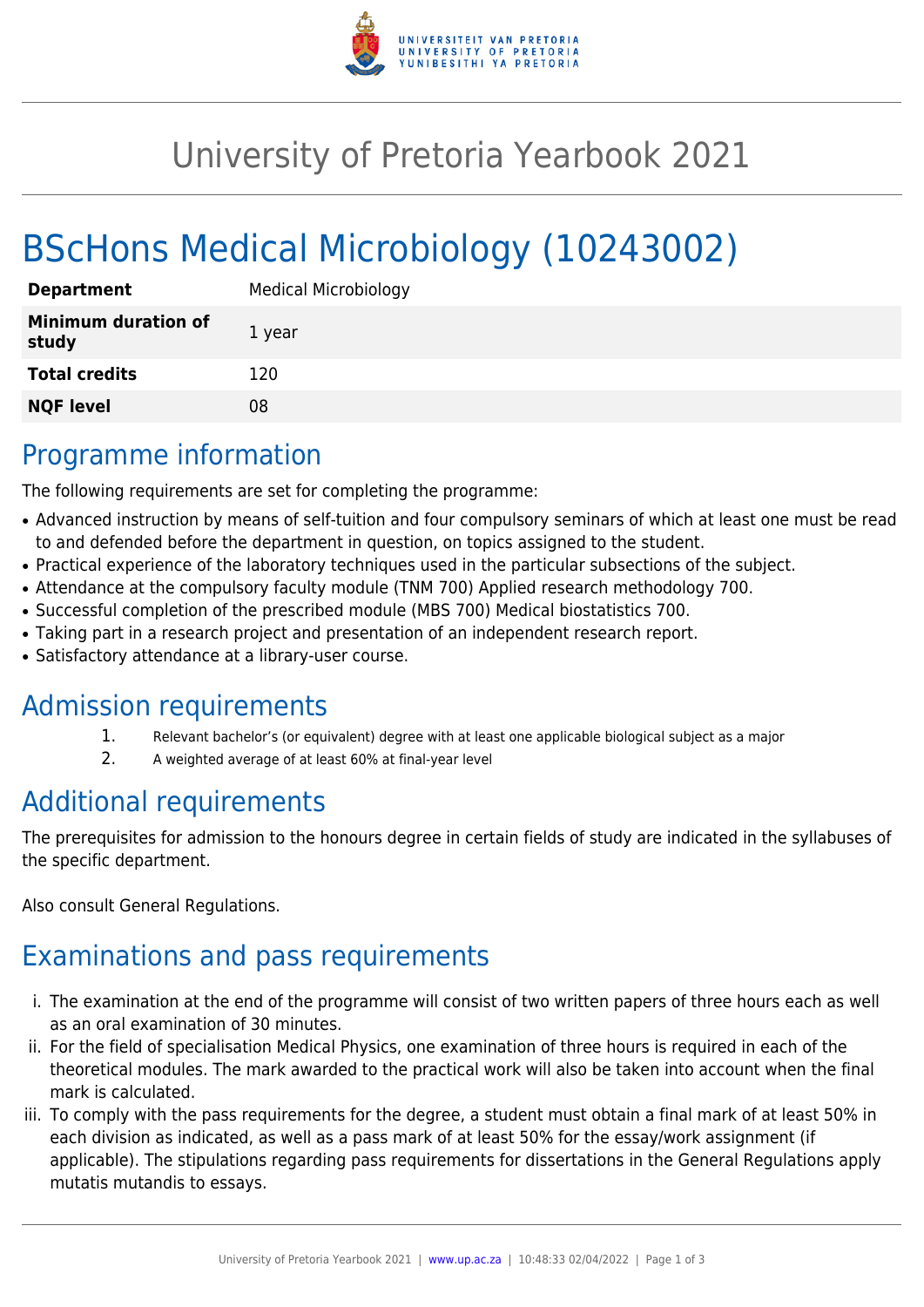

iv. Also consult General Regulation G.18 regarding Renewal of registration.

## Pass with distinction

The degree is conferred with distinction on a student who has obtained an average of at least 75% in the examination (written, oral, practical, etc).